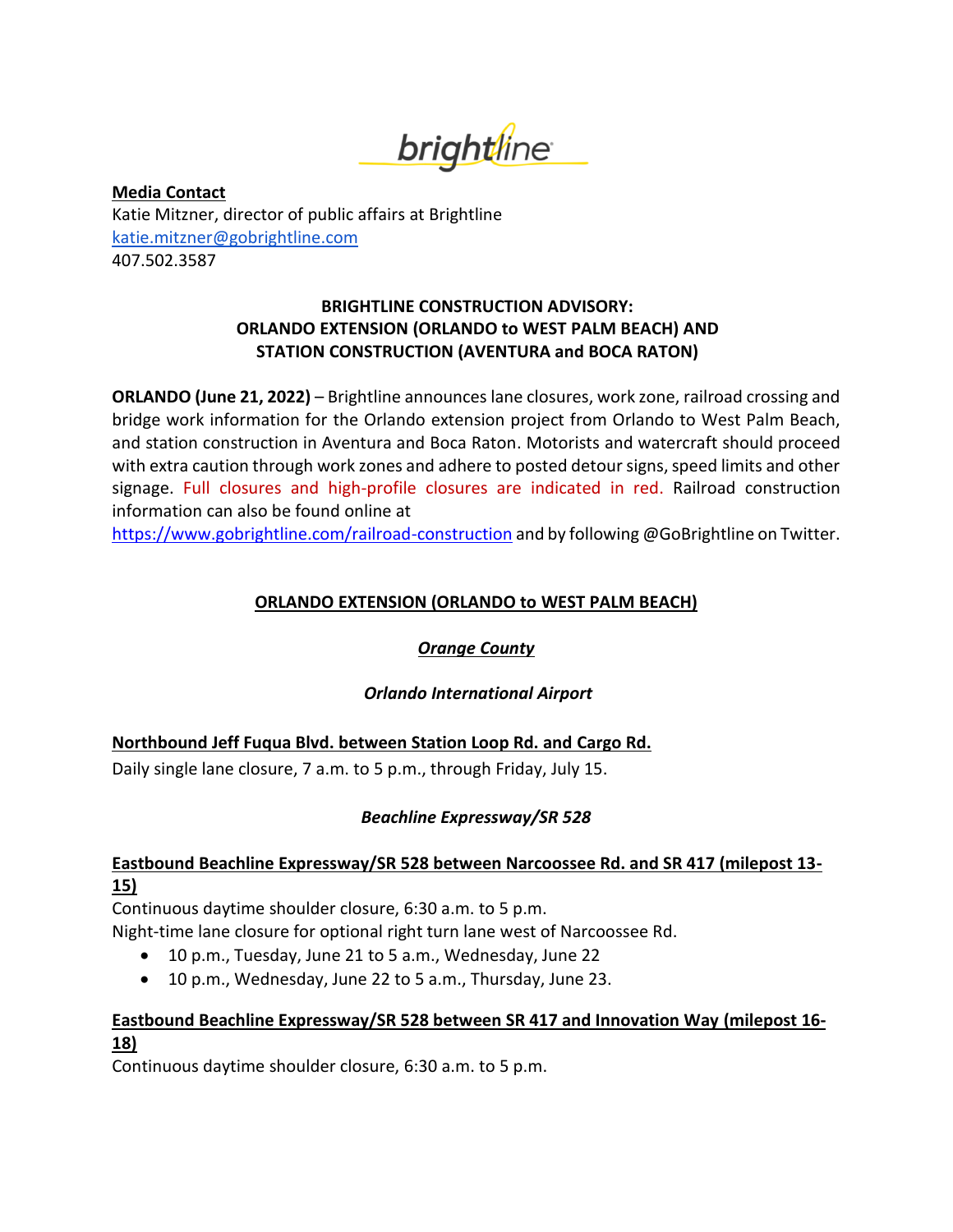**Eastbound Beachline Expressway/SR 528 between Dallas Blvd. and SR 520 (milepost 27-28)** Continuous daytime shoulder closure, 7 a.m. to 7 p.m.

**Westbound Beachline Expressway/SR 528 between SR 520 and Dallas Blvd. (milepost 28-27)** Continuous daytime shoulder closure, 7 a.m. to 7 p.m.

# *Beachline Expressway/SR 528 and Narcoossee Rd.*

**Eastbound Beachline Expressway/SR 528 between Goldenrod Rd. and SR 417 (milepost 12-15)** Continuous daytime shoulder closure, 7 a.m. to 7 p.m.

**Eastbound Beachline Expressway/SR 528 exit ramp to Narcoossee Rd. (Exit 13)**  Continuous daytime shoulder closure, 7 a.m. to 7 p.m. Full road closure:

- 10 p.m., Tuesday, June 21 to 5 a.m., Wednesday, June 22 and
- 10 p.m., Wednesday, June 22 to 5 a.m., Thursday, June 23.

# **Detour Information:**

• Eastbound Beachline Expressway/SR 528 traffic wishing to exit at Narcoossee Rd. (Exit 13) will be directed to exit early at Goldenrod Rd. (Exit 12), travel north on Goldenrod Rd. to Lee Vista Blvd. and travel east on Lee Vista Blvd. to access SR 15/Narcoossee Rd.

### **Narcoossee Rd. entrance ramp to Eastbound Beachline Expressway/SR 528**  Continuous daytime shoulder closure, 7 a.m. to 7 p.m.

### **Southbound Narcoossee Rd. at Beachline Expressway/SR 528**

Daytime single lanes closures, 7 a.m. to 5 p.m., Monday June 27 through Friday, July 1. Nighttime single lane closures:

- 10 p.m., Tuesday, June 21 to 5 a.m., Wednesday, June 22 and
- 10 p.m., Wednesday, June 22 to 5 a.m., Thursday, June 23.

# *SR 417 and Beachline Expressway/SR 528*

# **Northbound SR 417 exit ramp to Eastbound/Westbound Beachline Expressway/SR 528 (Exit 26)**

Continuous daytime shoulder closure, 7 a.m. to 7 p.m.

# *SR 520 and Beachline Expressway/SR 528*

**Northbound and southbound SR 520 at Beachline Expressway/SR 528**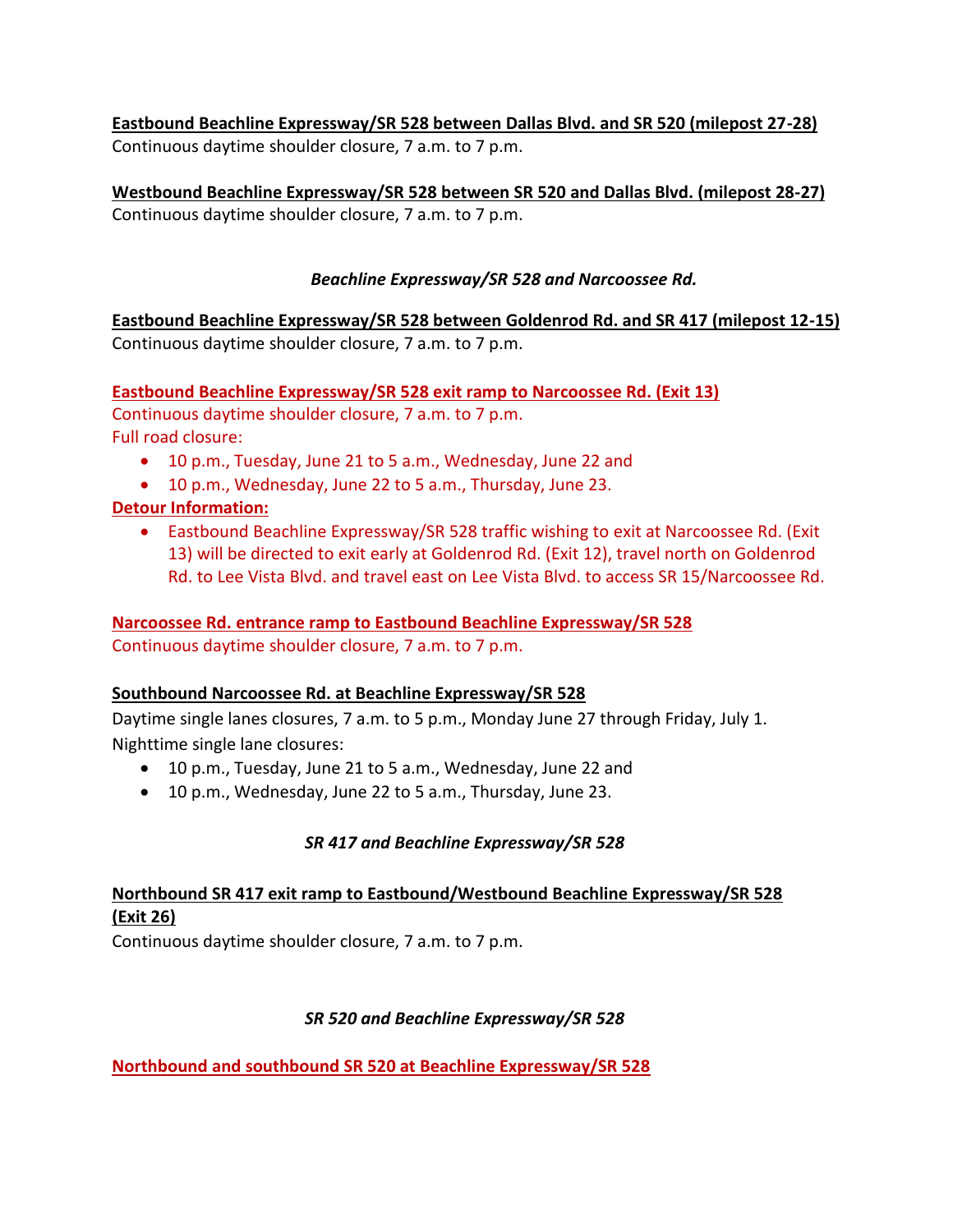• Long term single lane closure and traffic shift through Q2 2022 to construct railroad bridge over SR 520.

# *Brevard County*

### *Beachline Expressway/SR 528*

### **Eastbound Beachline Expressway/SR 528 (milepost 32-40)**

Nighttime, single lane closure:

- Weekdays: 7 p.m. to 9 a.m., through Friday, July 29.
- Weekends: 8 p.m. to 9 a.m., through Friday, July 29.

### **Eastbound Beachline Expressway/SR 528 (milepost 40-42)**

Single lane closures:

- Weekdays: 9 a.m. to 5 p.m., through Friday, July 29.
- Weekends: 11 p.m. to 5 a.m., through Friday, July 29.

# **Westbound Beachline Expressway/SR 528 (milepost 40 - 42)**

Daytime, single lane closure:

• Weekdays: 8 p.m. to 5 a.m., through Friday, July 29.

### **Eastbound Beachline Expressway/SR 528 (milepost 40 - 42)**

Daytime, single lane closure:

- Weekdays: 9 a.m. to 5 p.m., through Friday, July 29.
- Weekends: 11 p.m. to 5 a.m., through Friday, July 29.

# *Crossings / Road Closures*

### **Melbourne – Railroad Crossing at Sarno Rd.**

Full road closure until 7 p.m., Friday, June 24.

# **Detour Information**

- Eastbound Sarno Rd. traffic will be directed to travel north on Apollo Blvd. to Eau Gallie Blvd., travel east on Eau Gallie Blvd. to US-1 and travel south on US-1 to Sarno Rd.
- Westbound Sarno Rd. traffic will be directed to travel north on US-1 to Eau Gallie Blvd., travel west on Eau Gallie Blvd. to Apollo Dr., and travel south on Apollo Dr. to Sarno Rd.

### **Melbourne – Depot Dr. S. of New Haven Ave., N. of Melbourne Ave.**

Daytime pile driving operations, Monday to Saturday, 7 a.m. to 7 p.m.

**Melbourne – E. Melbourne Ave. under railroad bridge (LONGTERM CLOSURE)** Full road closure through June 2022 for bridge work at Crane Creek.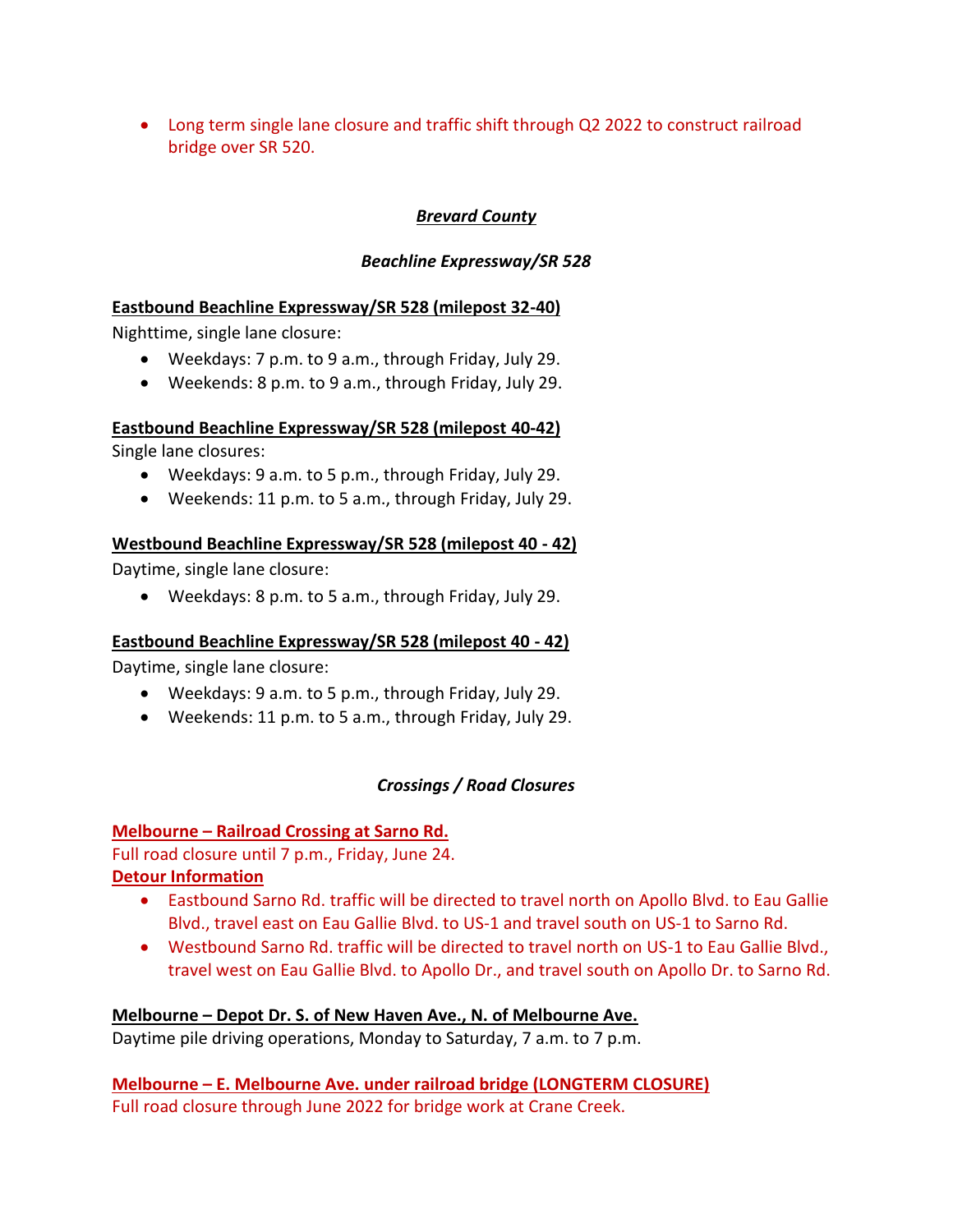#### **Detour Information:**

- Eastbound E. Melbourne Ave. traffic will be directed to travel north on E. Melbourne Ct., to E. New Haven Ave., travel east on E. New Haven Ave. to Front St and travel south on Front St. to access E. Melbourne Ave.
- Westbound E. Melbourne Ave traffic will be directed to travel north on Front St. to E. New Haven Ave., travel west on E. New Haven Ave. to E. Melbourne Ct. and travel south on E. Melbourne Ct. to access E. Melbourne Ave.

#### **Melbourne – Railroad Crossing at Prospect Ave. (LONGTERM CLOSURE)**

Full road closure through November 2022 for bridge work at Crane Creek. *Crossing will be fully closed until completion of work.*

### **Detour Information:**

- Eastbound Prospect Ave. traffic will be directed to Stone St., travel south on Stone St. to WH Jackson St., travel east on WH Jackson St. to US-1 and travel north on US-1 to access Prospect Ave.
- Westbound Prospect Ave. traffic will be directed to US-1, travel south on US-1 to WH Jackson St., travel west on WH Jackson St. to Stone St. and travel north on Stone St. to access Prospect Ave.

#### *Bridges*

#### **Melbourne – Horse Creek**

Daytime bridge work operations, including pile driving, Monday to Sunday, 7 a.m. to 7 p.m. continuing through Q2 2022 to construct a railroad bridge on the west side of the existing active railroad bridge (northwest bank).

#### **Melbourne – Eau Gallie River**

Daytime bridge work operations, including pile driving, Monday through Sunday, 7 a.m. to 7 p.m., continuing through Q3 2022 to construct a railroad bridge on the west side of the existing bridge.

#### **Melbourne – Crane Creek**

Daytime bridge work operations, including pile driving, Monday through Sunday, 7 a.m. to 7 p.m., continuing through 2022 to construct a railroad bridge on the west side of the new active railroad bridge (southwest bank).

#### **Palm Bay – Turkey Creek**

Daytime bridge work operations, including pile driving, Monday through Sunday, 7 a.m. to 7 p.m., continuing through Q3 2022 to construct a railroad bridge on the west side of the existing bridge.

### *Brevard and Indian River Counties*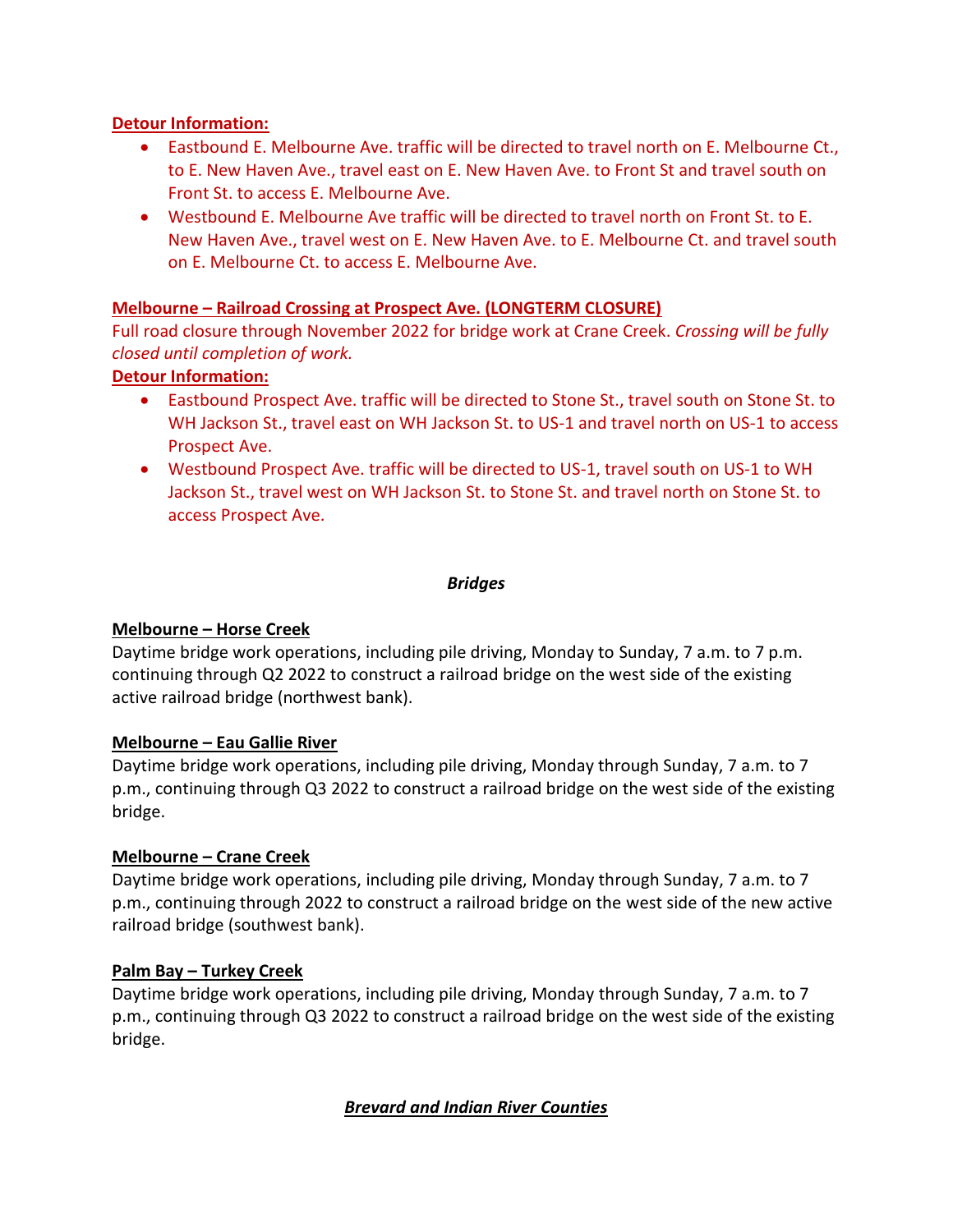### *Bridges*

# **Sebastian – Sebastian River**

Daytime bridge work operations, including pile driving and demolition work, Monday through Sunday, 7 a.m. to 7 p.m., continuing through 2022 to construct a railroad bridge on the east side of the new active railroad bridge.

# *Indian River County*

# *Railroad Crossings*

# **Winter Beach – Railroad Crossing Intersection at 77th St. (Hobart Rd.) and Old Dixie Hwy.** Full road closure, 7 a.m. Friday, July 15 to 7 p.m. Friday July 29.

# **Detour Information**

- Eastbound 77<sup>th</sup> St. traffic will be directed to travel north on 58<sup>th</sup> Ave. to 85<sup>th</sup> St., travel east on 85<sup>th</sup> St. to US-1 and travel south on US-1 to 77<sup>th</sup> St.
- Westbound 77<sup>th</sup> St. traffic will be directed to travel north on US-1 to 85<sup>th</sup> St., travel west on 85<sup>th</sup> St. to 58<sup>th</sup> Ave. and travel south on 58<sup>th</sup> Ave. to 77<sup>th</sup> St.
- Southbound Old Dixie Hwy. traffic will be directed to travel east on 81<sup>st</sup> St. to US-1, travel south on US-1 to  $69<sup>th</sup>$  St. and travel west on  $69<sup>th</sup>$  St. to Old Dixie Hwy.
- Northbound Old Dixie Hwy. traffic will be directed to travel east on 69<sup>th</sup> St. to US-1, travel north on US-1 to  $81^{st}$  St. and travel west on  $81^{st}$  St. to Old Dixie Hwy.

# **Vero Beach – Railroad Crossing Intersection at 45th St. and Old Dixie Hwy.**

Full road closure 7 a.m. Saturday, July 9 to 7 p.m. Sunday July 24. **Detour Information**

- Eastbound 45<sup>th</sup> St. traffic will be directed to travel south on 43<sup>rd</sup> Ave. to 41<sup>st</sup> St., travel east on 41<sup>st</sup> St. to US-1 and travel north on US-1 to 45<sup>th</sup> St.
- Westbound 45<sup>th</sup> St. traffic will be directed to travel south on US-1 to 41<sup>st</sup> St., travel west on 41<sup>st</sup> St. to 43<sup>rd</sup> Ave. and travel north on 43<sup>rd</sup> Ave. to 45<sup>th</sup> St.
- Southbound Old Dixie Hwy. traffic will be directed to travel east on 47<sup>th</sup> St. to US-1, travel south on US-1 to  $41^{st}$  St. and travel west on  $41^{st}$  St. to Old Dixie Hwy.
- Northbound Old Dixie Hwy. traffic will be directed to travel east on 41<sup>st</sup> St. to US-1. Travel north on US-1 to 47<sup>th</sup> St. and travel west on 47<sup>th</sup> St to Old Dixie Hwy.

# **Vero Beach – Railroad Crossing at SR 60 (20th St.)**

Full road closure until 7 p.m., Wednesday, June 22. **Detour Information**

• Westbound 20<sup>th</sup> St. traffic will be directed to travel north on  $11<sup>th</sup>$  Ave. to 21<sup>st</sup> St., travel west on 21<sup>st</sup> St. to 14<sup>th</sup> Ave. and travel south on 14<sup>th</sup> Ave to 20<sup>th</sup> St.

# **Vero Beach – Railroad Crossing at SR 60 (19th Pl.)**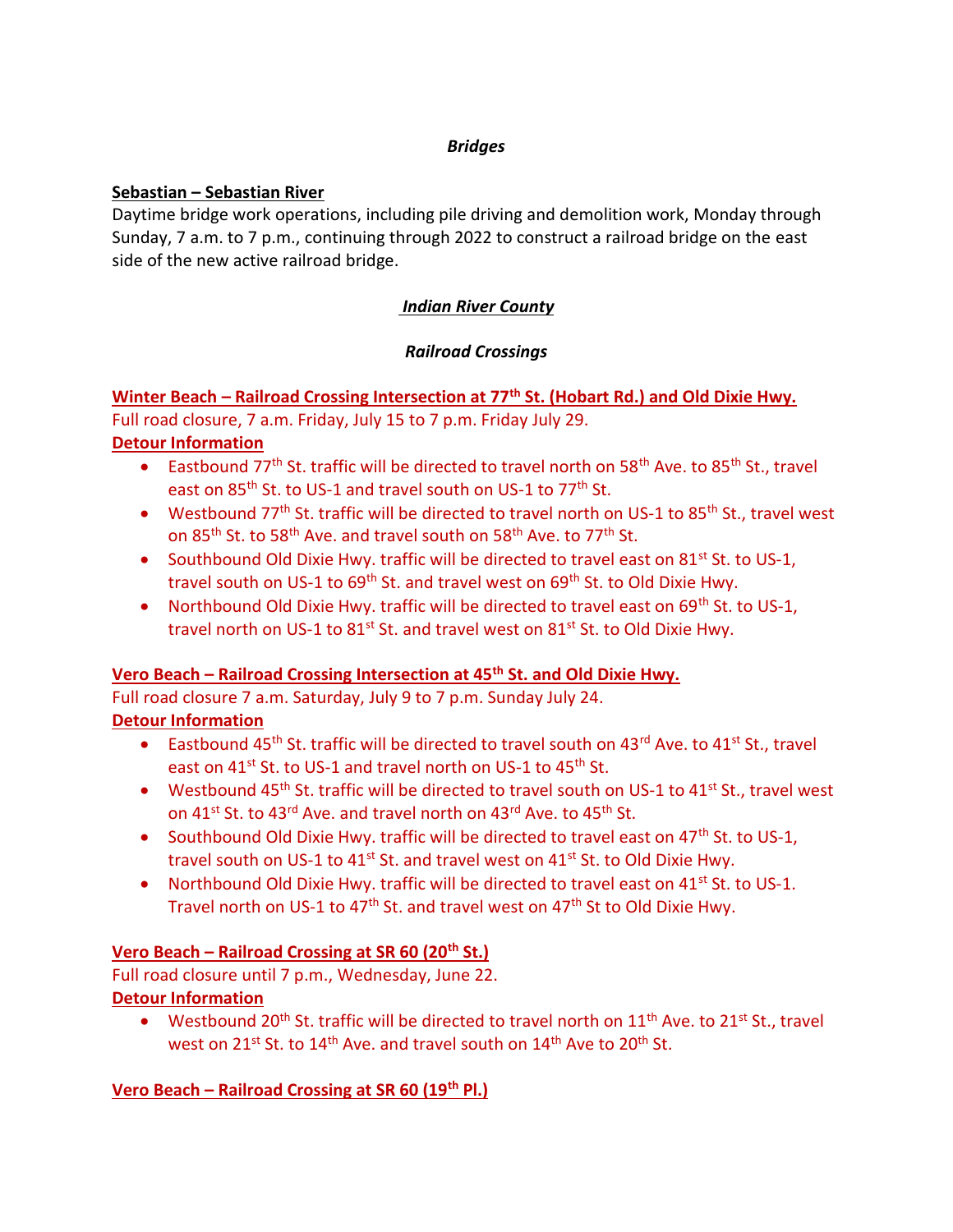Full road closure, 7 a.m., Tuesday July 5 to 7 p.m., Saturday, July 23. **Detour Information**

• Eastbound 19 Pl. traffic will be directed to travel south on 20<sup>th</sup> Ave to 16<sup>th</sup> St., travel east on 16<sup>th</sup> St. to 8<sup>th</sup> Ave. and travel north on 8<sup>th</sup> Ave. to 20<sup>th</sup> St.

### **Vero Beach – Railroad Crossing at Highland Dr.**

Full road closure until 7 p.m., Thursday, June 30.

#### **Detour Information**

- Eastbound Highland Dr. traffic will be directed to travel north on Old Dixie Hwy to 9<sup>th</sup> St., travel east on 9<sup>th</sup> St. to US-1 and travel south on US-1 to Highland Dr.
- Westbound Highland Dr. traffic will be directed to travel north on US-1 to 9<sup>th</sup> St., travel west on 9<sup>th</sup> St. to Old Dixie Hwy and travel south on Old Dixie Hwy to Highland Dr.

#### *Bridges*

#### **Winter Beach - North Canal**

Daytime bridge work operations, including crane mobilization and pile driving, Monday to Sunday, 7 a.m. to 7 p.m.

### *St. Lucie County*

### *Railroad Crossings*

#### **Fort Pierce – Savannah Rd.**

• Daytime flagging operations, 7 a.m. to 5 p.m., for rail work. *Crossings may be closed briefly (1-2 minutes) as trucks enter and exit Savannah Rd.*

#### **Port St. Lucie – SE Walton Rd.**

• Daytime flagging operations, 7 a.m. to 5 p.m. for rail work. *Crossings may be closed briefly (1-2 minutes) as trucks enter and exit SE Walton Rd.*

### *Martin County*

#### *Railroad Crossings / Lane Closures*

#### **Jensen Beach – Riverview Dr.**

Daytime flagging operations, 7 a.m. to 5 p.m. for rail work. *Crossings may be closed briefly (1-2 minutes) as trucks enter and exit Riverview Dr.*

### **Jensen Beach – County Line Rd.**

Daytime flagging operations, 7 a.m. to 5 p.m. for rail work. *Crossings may be closed briefly (1-2 minutes) as trucks enter and exit County Line Rd.*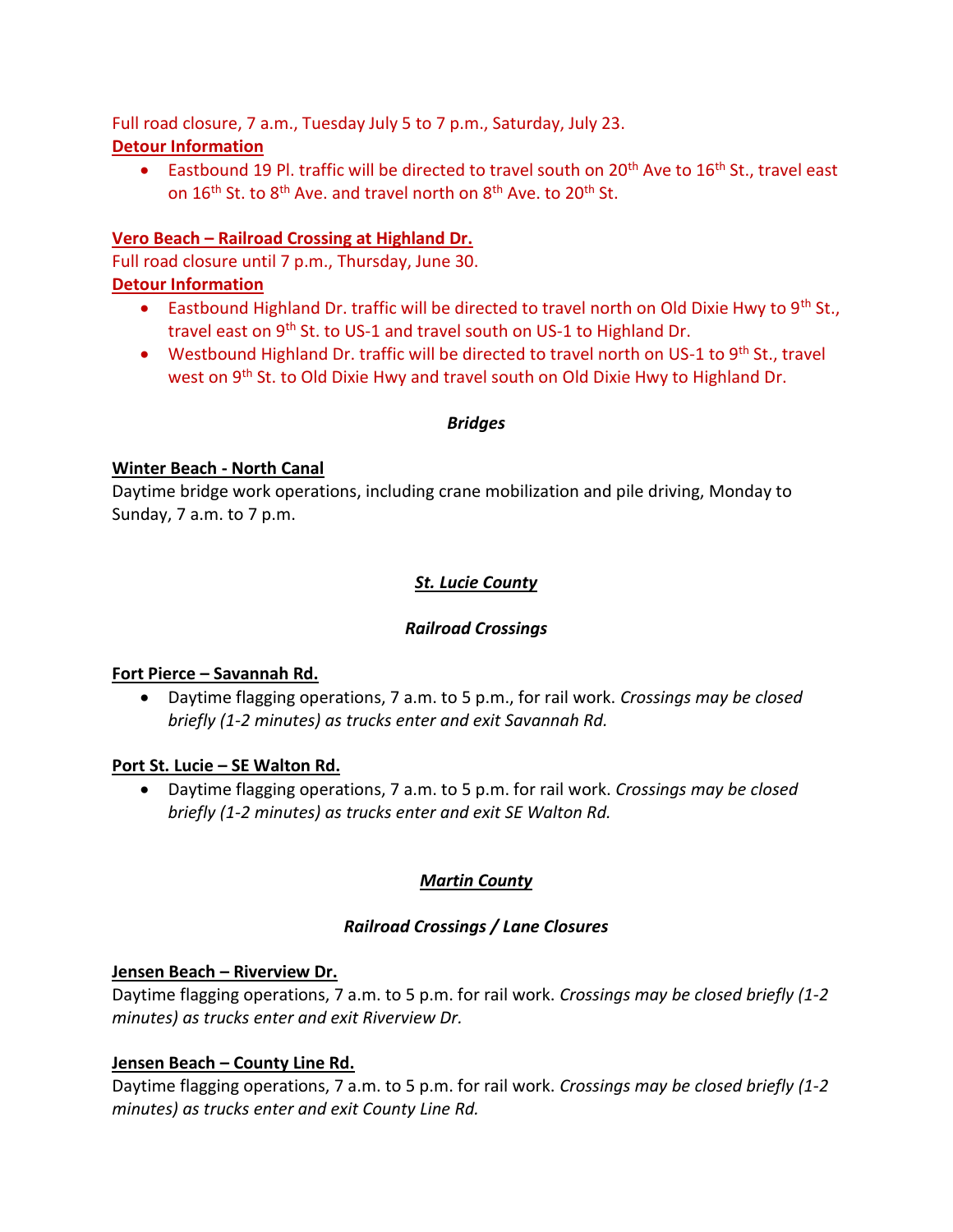#### **Jensen Beach – NE Jensen Beach Blvd.**

Daytime flagging operations, 7 a.m. to 5 p.m. for rail work. *Crossings may be closed briefly (1-2 minutes) as trucks enter and exit NE Jensen Beach Blvd.*

#### **Jensen Beach – NE Dixie Hwy.**

Daytime flagging operations, 7 a.m. to 5 p.m. for rail work. *Crossings may be closed briefly (1-2 minutes) as trucks enter and exit NE Dixie Hwy.*

### **Stuart – Alice St.**

Daytime flagging operations, 7 a.m. to 5 p.m. for rail work. *Crossings may be closed briefly (1-2 minutes) as trucks enter and exit NW Alice St.*

### **Stuart – NW Fern St.**

Daytime flagging operations, 7 a.m. to 5 p.m. for rail work. *Crossings may be closed briefly (1-2 minutes) as trucks enter and exit NW Fern St.*

### **Stuart – Railroad Crossing at SW Saint Lucie Ave.**

Full road closure, 6 a.m., Tuesday, July 5 to 7 p.m. Sunday July 17.

### **Detour Information**

- Eastbound traffic will be directed to travel south on Dixie Hwy., follow the roundabout until reaching northbound Flagler Ave. and travel north on Flagler Ave. to access Saint Lucie Ave.
- Westbound traffic will be directed to travel south on Flagler Ave., follow the roundabout to reach Dixie Hwy. and travel north on Dixie Hwy. to access Saint Lucie Ave.

### **Stuart – West of SE Dixie Hwy./A1A between SE Decker Ave. and SE Monterey Rd.**

Daytime southbound shoulder closures for concrete pouring, Monday to Friday, 7 a.m. to 3 p.m.

### **Stuart – Railroad Crossing at Dixie Hwy.**

Full road closure, 7 a.m., Friday, June 24 to 7 p.m. Friday July 1.

# **Detour Information**

- Northbound Dixie Hwy. traffic will be directed to travel west on Monterey Rd. to US-1, travel north on US-1 to SR 5A and travel east on SR-5A to Dixie Hwy.
- Southbound Dixie Hwy. traffic will be directed to travel west on E Florida St. to SE Johnson Ave., travel west on Johnson Ave. to US-1, travel south on US-1 to Monterey Rd. and travel east on Monterey Rd. to Dixie Hwy.

# **Stuart – Railroad Crossing at Monterey Rd**

Full road closure, 6 a.m., Tuesday, July 12 to 7 p.m. Thursday July 28. **Detour Information**

• Eastbound traffic will be directed to travel south on US-1 to Indian St., travel east on Indian St. to Dixie Hwy. and travel north on Dixie Hwy. to access to Monterey Rd.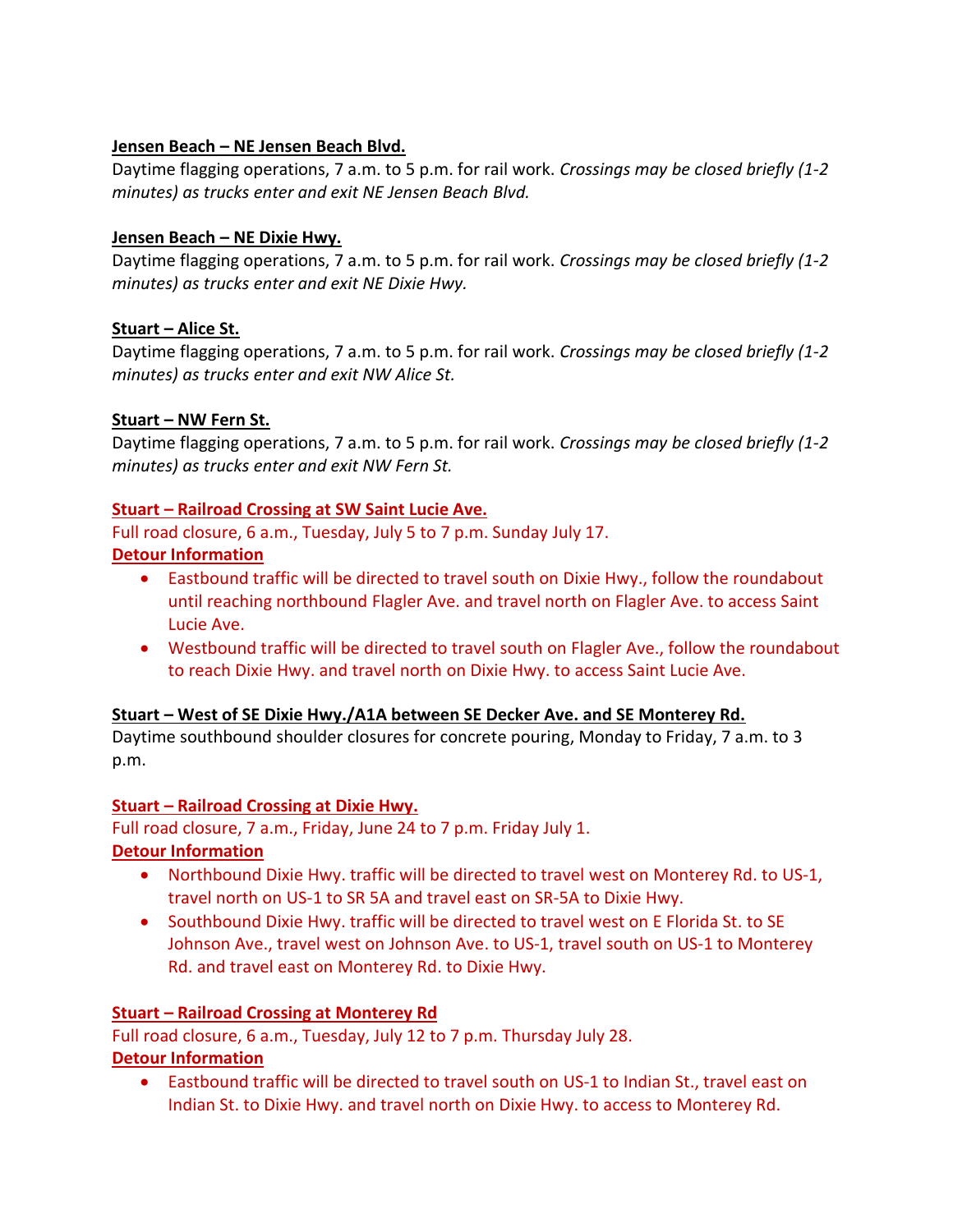• Westbound traffic will be directed to travel south on Dixie Hwy. to Indian St., travel west on Indian St. to US-1 and travel north on US-1 to access Monterey Rd.

### **Stuart – Railroad Crossing at Indian St.**

Full road closure until 6 p.m., Thursday, June 23. **Detour Information:**

- Westbound Indian St. traffic will be directed to travel north on Dixie Hwy. to SE Monterey Rd., travel west on SE Monterey Rd. to Federal Hwy/US-1 and travel south on Federal Hwy/US-1 to access Indian St.
- Eastbound Indian St. traffic will be directed to travel north on Federal Hwy/US-1 to SE Monterey Rd., travel east on SE Monterey Rd. to Dixie Hwy. and travel south on Dixie Hwy. to access Indian St.

#### **Stuart – Southbound A1A from south of SE Cove Rd. to south of SE Alicia St.**

Continuous shoulder closure through 2022.

#### *Bridges*

#### **Port Salerno – Salerno Waterway South**

Daytime bridge work operations, including crane mobilization, demolition and pile driving. Monday to Saturday, 7 a.m. to 7 p.m., continuing through Q2 2022.

### *Palm Beach County*

### *Railroad Crossings / Lane Closures*.

### **Jupiter – Riverside Dr. and Alternate A1A**

Daytime flagging operations, 7 a.m. to 5 p.m. to move materials for bridge construction, continuing through 2022. *Crossings may be closed briefly (1-2 minutes) as trucks enter and exit the right of way.*

#### *Bridges*

#### **Jupiter – Loxahatchee River**

Daytime pile driving operations, 7 a.m. to 7 p.m., Monday through Sunday, continuing through June 2022 to install new permanent bridge foundations.

# **BRIGHTLINE STATION CONSTRUCTION – BOCA RATON and AVENTURA**

# *Palm Beach County*